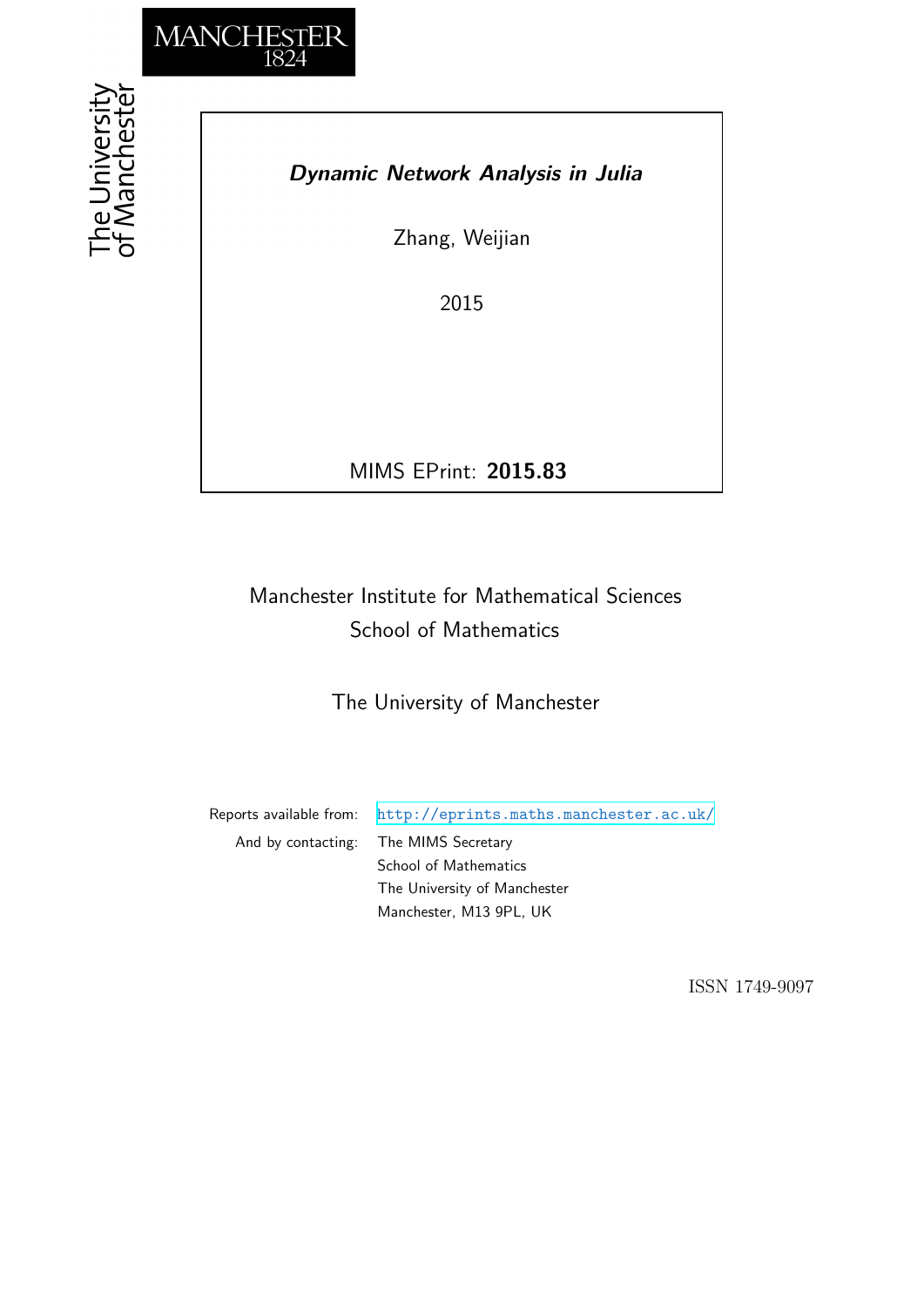# Dynamic Network Analysis in Julia

Weijian Zhang, School of Mathematics The University of Manchester Manchester, M13 9PL, UK weijian.zhang@manchester.ac.uk

*Abstract*—This paper introduces EvolvingGraphs, a Julia software package for the creation, manipulation, and study of dynamic networks. We describe the underlying model of EvolvingGraphs and discuss the implementations of components and centrality in the case of dynamic networks. We make particular use of the parameterizable type system and multiple dispatch in Julia. Users can work on a variety of graph types with nodes and timestamps of any Julia type.

### I. INTRODUCTION

We describe EvolvingGraphs<sup>1</sup>, a Julia software package for analyzing dynamic networks. A dynamic network is network in which the interactions among a set of elements change over time. Examples of dynamic networks include a network of mobile phone users interacting through messaging and the spread of diseases in communities. It is natural to model a dynamic network by an evolving graph G, defined as a sequence of static graphs  $\{G_1, G_2, \ldots, G_n\}$ , where  $G_i = (V(i), E(i))$  is a snapshot of the evolving graph  $G$  at timestamp  $i$ . For example, Figure 1 shows an evolving graph with 3 timestamps  $t_1, t_2, t_3$ , where a green shaded circle denotes an active node (see Section II) and a pink circle denotes an inactive node.



Fig. 1: An evolving graph with 3 timestamps.

Julia [1] is a high-level, high-performance dynamic programming language for technical computing. It takes advantage of LLVM-based [2] just-in-time (JIT) compilation to approach the performance of statically-complied

languages like C, yet allows programmers to write clear, high-level code that closely resembles mathematical formulas. EvolvingGraphs makes particular use of Julia's multiple dispatch combined with its type system. Since user defined types are first class in Julia, it makes sense to implement new graph types to design user-friendly interfaces.

EvolvingGraphs is designed to have a similar interface to standard static graph packages such as Python's Network $X^2$  or Julia's Graphs<sup>3</sup>. To get a taste of EvolvingGraphs, we may consider representing the evolving graph of Figure 1:

```
> g = evolving_graph(Char, String)
> add_edge!(g, 'A', 'B', "t1")
> add_edge! (g, 'A', 'C', "t2")
> add_edge!(g, 'B', 'C', "t3")
> nodes(g)
3-element Array{Char,1}:
 ' A''B'' C'> edges(g)
3-element Array{TimeEdge{V,T},1}:
 TimeEdge(A->B) at time t1
 TimeEdge(A->C) at time t2
 TimeEdge(B->C) at time t3
```
where the arguments of evolving graph indicate the node type and timestamp type respectively.

This paper is organized as follows. In Section II, we introduce a node-active model for evolving graphs, including the definition of temporal path and temporal distance. In Section III, we consider the type system of EvolvingGraphs and discuss ways to represent evolving graphs. The concept of connected components in evolving graphs is introduced in Section IV. A breadth first search (BFS) based implementation for finding weakly connected components is also discussed. We consider a generalization of the Katz centrality in Section V and provide examples of usage in Section VI.

<sup>1</sup> http://evolvinggraphsjl.readthedocs.org/

<sup>&</sup>lt;sup>2</sup>https://networkx.github.io/

<sup>3</sup> http://graphsjl-docs.readthedocs.org/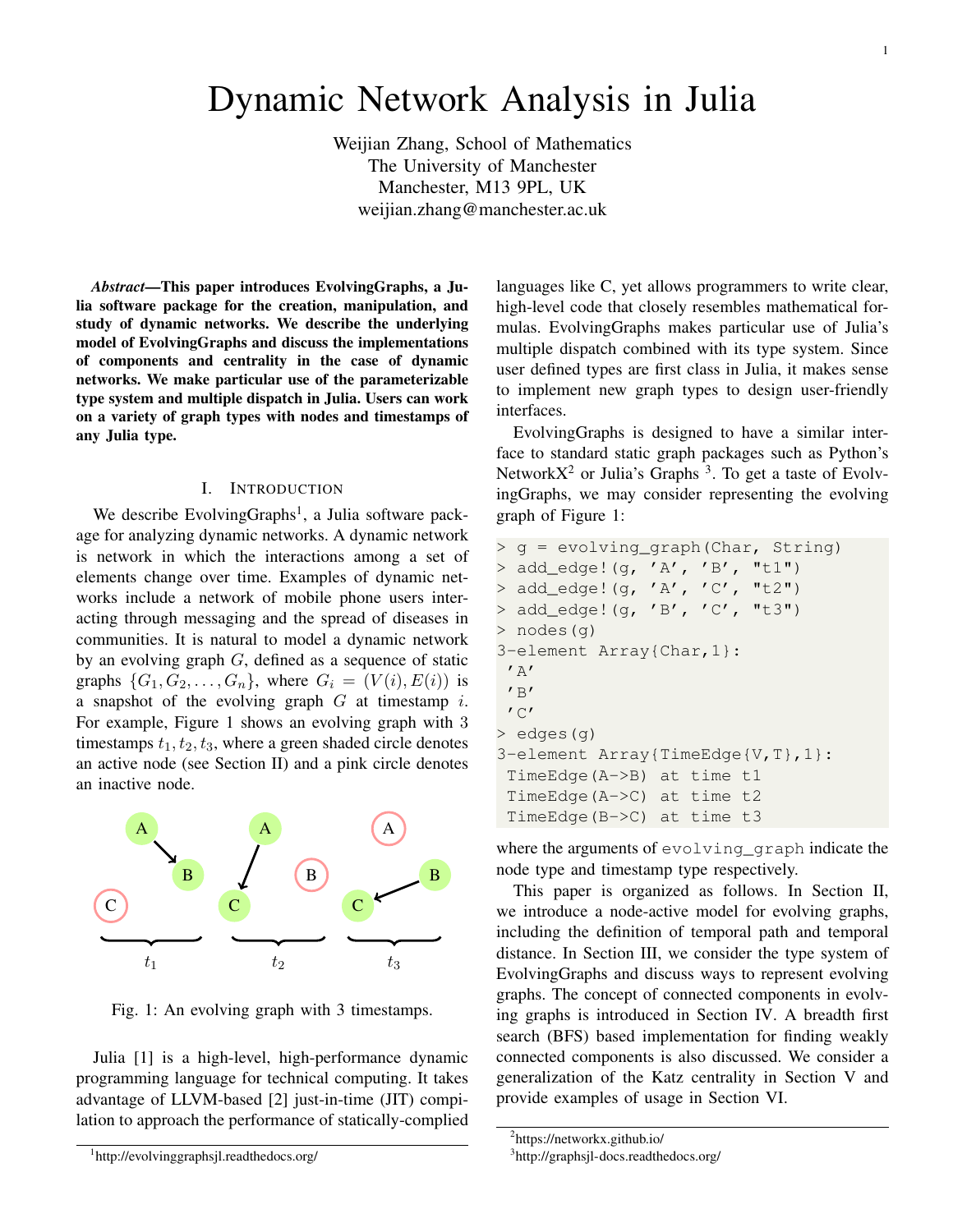#### II. NODE-ACTIVE MODEL

We assume  $G = \{G_1, G_2, \ldots, G_n\}$  is a directed evolving graph, where each edge  $e$  is of the form  $(v_i, v_j, t_k)$ , indicating a link from node  $v_i$  to node  $v_j$ at timestamp  $t_k$ . Unlike in most existing models [3] [4] [5] [6], in which the node set is assumed to be fixed throughout time, in our model (a) nodes are timedependent and are changing over time; (b) nodes are present only if they are connected by edges. We say a node v at timestamp t, denoted by  $(v, t)$ , is *active* if v is connected to at least one other node at timestamp  $t$ . For example, in Figure 1 the following nodes are active:  $(A, t_1), (B, t_1), (A, t_2), (C, t_2), (B, t_3), (C, t_3)$ . We disregard the inactive nodes when we study and analyze evolving graphs.

*Definition 2.1 (Temporal path):* We define a *temporal path*  $p((v_i, t_1), (v_j, t_n))$  between active nodes  $(v_i, t_1)$  and  $(v_i, t_n)$  to be an ordered sequence of active nodes (without repetition)  $\{(v_i, t_1), (v_{i+1}, t_2), \ldots, (v_j, t_n)\}$  such that  $t_1 \leq t_2 \leq \cdots \leq t_n$  and  $((v_h, t_k), (v_{h+1}, t_{k+1}))$  is an edge at timestamp  $t_k$  if  $t_k = t_{k+1}$  otherwise we have  $v_h = v_{h+1}$ . A *shortest temporal path* is a temporal path with the least number of unique nodes.

For example, there are two temporal paths from  $(A, t<sub>1</sub>)$ to  $(C, t_3)$  in Figure 1:

- 1)  $(A, t_1) \to (A, t_2) \to (C, t_2) \to (C, t_3)$
- 2)  $(A, t_1) \rightarrow (B, t_1) \rightarrow (B, t_3) \rightarrow (C, t_3)$

The first one is the shortest temporal path since it passed 2 nodes A and C while the second one passed 3 nodes.

*Definition 2.2 (Temporal distance):* We define the spatial length of a temporal path  $p((v_i,t_1),(v_j,t_n))$ to be the number of unique nodes in p. The *shortest temporal distance*  $d((v_i, t_1), (v_j, t_n))$  between  $(v_i, t_1)$ and  $(v_i, t_n)$  is the spatial length of the shortest temporal path.

For example, the shortest temporal distance between  $(A, t_1)$  and  $(C, t_3)$  in Figure 1 is 2.

*Definition 2.3 (Temporal connectedness):* If there exists a temporal path from node  $(v_i, t_m)$  to node  $(v_j, t_n)$ , we say  $(v_i, t_m)$  and  $(v_j, t_n)$  are *temporally connected*. We say node  $v_i$  and  $v_j$  are temporally connected if  $(v_i, t_m)$  and  $(v_j, t_n)$  are temporally connected for some timestamps  $t_m, t_n$ .

#### III. REPRESENTING EVOLVING GRAPHS

The graph type hierarchy in EvolvingGraphs is shown in Figure 2.

The root of all graph types is AbstractGraph. It has two children: AbstractStaticGraph (the abstract type of all static graphs) and AbstractEvolvingGraph (the abstract type of all evolving graphs). For both static and evolving graphs, we focus on directed graphs and model undirected graphs using directed graphs with twice as many edges. There are two kinds of static graphs in EvolvingGraphs: TimeGraph represents an evolving graph at a specified timestamp; AggregatedGraph represents a static graph constructed by aggregating an evolving graph, i.e., all the edges between each pair of nodes are flattened in a single edge. For example, the aggregated graph of Figure 1 is shown in Figure 3.



Fig. 3: The aggregated graph of Figure 1.

All static graphs in EvolvignGraphs are represented by adjacency lists. For evolving graphs, we consider three types: EvolvingGraph, MatrixList and IntEvolvingGraph, which are represented by (a) edge lists, (b) adjacency matrices (c) a mixture of adjacency lists and edge lists respectively. Other evolving graph types are variants of one of the three types.

The edge lists representation of  $G$  is specified by

- 1) the number of nodes  $n$ ;
- 2) the list of edges in  $G$ , given as a sequence of ordered tuples  $(v_i, v_j, t_n)$ , which represents an edge from  $v_i$  to  $v_j$  at timestamp  $t_n$ .

The evolving graph of Figure 1 can be represented as follows.

- 1)  $n = 3$ ;
- 2)  $(A, B, t_1), (A, C, t_2), (B, C, t_3).$

We can also represent an evolving graph by a list of adjacency matrices  $\{A_1, A_2, \ldots, A_m\}$ . Let  $V = \bigcup_i V(i)$ be the union of all the node sets  $V(i)$ . Then each  $A_k$  is a  $|V| \times |V|$  matrix where the  $(i, j)$  entry is equal to 1 if and only if there exists an edge from the ith element of V to the jth element of V at timestamp  $k$ , and 0 otherwise. For the evolving graph of Figure 1, we have  $V = \{A, B, C\}$  and

$$
A_1 = \begin{bmatrix} 0 & 1 & 0 \\ 0 & 0 & 0 \\ 0 & 0 & 0 \end{bmatrix}, A_2 = \begin{bmatrix} 0 & 0 & 1 \\ 0 & 0 & 0 \\ 0 & 0 & 0 \end{bmatrix}, A_3 = \begin{bmatrix} 0 & 0 & 0 \\ 0 & 0 & 1 \\ 0 & 0 & 0 \end{bmatrix}.
$$

Finally, we can represent an evolving graph  $G$  as a mixture of adjacency lists and edge lists:

1) the number of edges  $e$ ;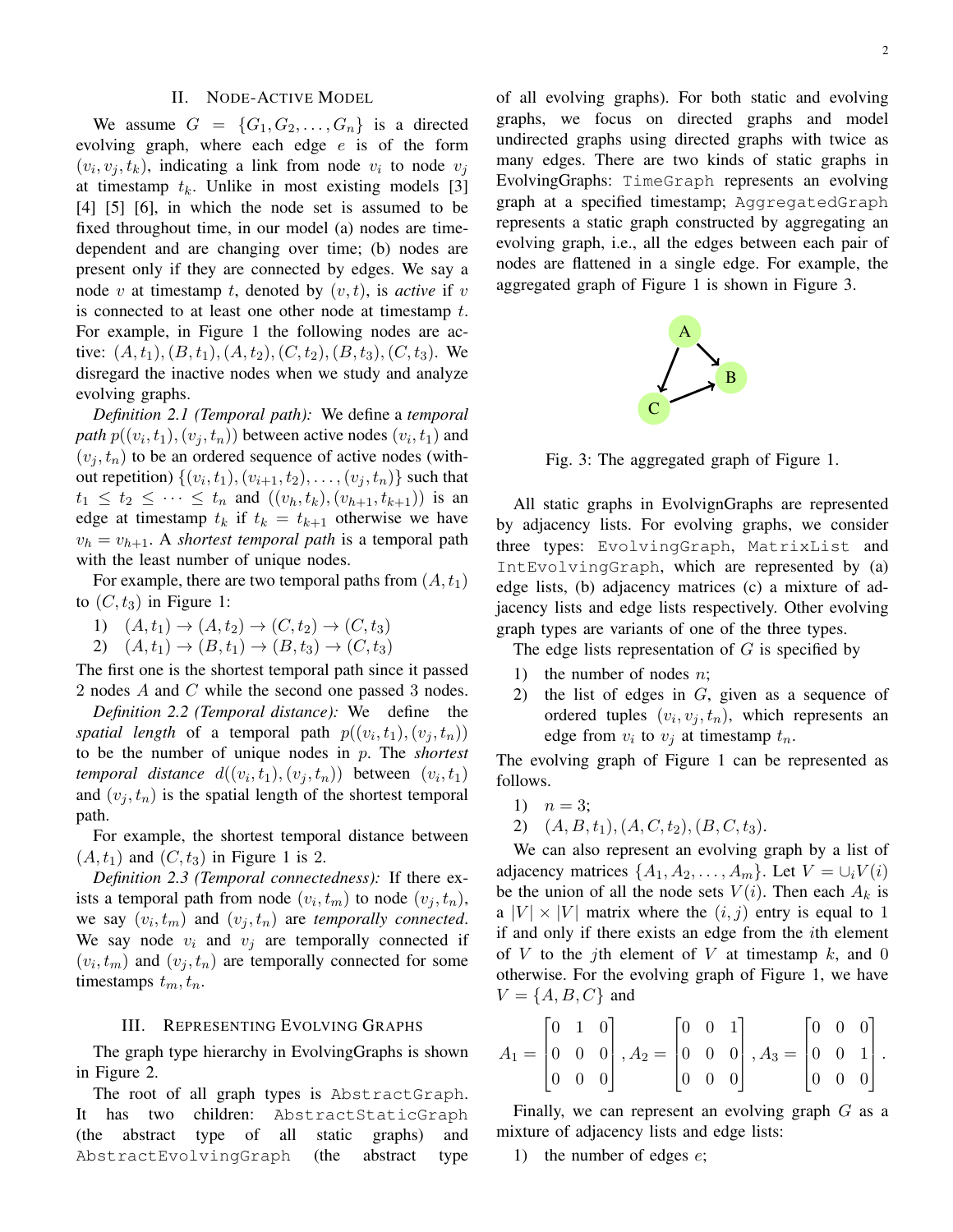

Fig. 2: Graph type hierarchy.

- 2) the list of active nodes, given as a sequence of ordered pairs  $(v_i, t_n)$ , which represents an active node  $v_i$  at timestamp  $t_n$ ;
- 3) the list of timestamps;
- 4) *m* lists  $E_1, E_2, \ldots, E_m$ , where  $E_i$  contains all the edges at timestamp i;
- 5) the lists of out-neighbours of each active node.

Recall that in a static graph the out-neighbours of a node  $v$  are all the nodes pointed by node  $v$ . For evolving graphs, we define the out-neighbours of a node  $v$  at time t to be the set of all active nodes pointed by node  $v$  at time t and the active node v itself at time  $t_i$ , where  $t_i > t$ . For example, the out-neighbours of  $(A, t_1)$  in Figure 1 are  $(B, t_1), (A, t_2)$ . The evolving graph of Figure 1 may be represented as follows:

- 1)  $e = 3;$
- 2)  $(A, t_1), (B, t_1), (A, t_2), (C, t_2), (B, t_3), (C, t_3);$
- 3)  $t_1, t_2, t_3;$
- 4)  $E_1$  :  $(A, B, t_1)$ ;  $E_2$  :  $(A, C, t_2)$ ;  $E_3$  :  $(B, C, t_3)$ ;

5)  $(A, t_1) : (B, t_1), (A, t_2);$  $(B, t_1) : (B, t_3);$  $(A, t_2) : (C, t_2);$  $(C, t_2) : (C, t_3);$  $(B, t_3) : (C, t_3);$  $(C, t_3): \emptyset.$ 

Basic graph functions, like checking directedness (is\_directed) or finding out-neighours (out\_neighbors) are defined for both static and evolving graphs. The implementations of these functions are dispatched based on the type of graph.

#### IV. COMPONENTS

In this section, we discuss an algorithm for computing weakly connected components in EvolvingGraphs. We start by introducting the notion of weak connectedness.

*Definition 4.1 (Weak connectedness):* We say two nodes  $(v_i, t_m)$  and  $(v_j, t_n)$  are *weakly connected* if information can flow from  $(v_i, t_m)$  to  $(v_j, t_n)$ , i.e.,  $(v_i, t_m)$  and  $(v_j, t_n)$  are temporally connected.

Note that our notion of connectedness is reflexive and transitive but not symmetric. The order of time breaks the symmetry. In fact,  $(v_i, t_m)$  and  $(v_j, t_n)$  are weakly connected only if  $t_m \n\t\leq t_n$ . We can think of an edge from  $v_i$  to  $v_j$  at timestamp  $t_n$  as information flows from  $v_i$  to  $v_j$  at timestamp  $t_n$ . In modern technology communication, a message can be received immediately after it is sent. Thus we assume that the information flow duration is 0, which is different from models like that in [7]. Given an active node  $(v, t)$ , we form the information passing tree by collecting all the temporal paths that start at  $(v, t)$ .

*Definition 4.2 (Information source):* An *information source* is a root (an active node) of the information passing tree. We say an information source  $(v, t)$  is a *global information source* if  $(v, t)$  is an information source and no node is temporally connected to  $(v, t)$ .

For example,  $(A, t_1)$  is a global information source in Figure 1. Using the notion of weak connectedness and information source, we define the *weakly connected components* of an evolving graph G as follows.

*Definition 4.3 (Weakly connected components):* A *weakly connected component* associated with a node  $(v_i, t_n)$  is the set of nodes in G which are weakly connected by the same information source as  $(v_j, t_n)$ .

A node  $v_i$  in an evolving graph can belong to multiple components but the partition is unique. For example, suppose at timestamp  $t_1$ , A passed a message to B and C passed a message to D. At timestamp  $t_2$ , B passed a message to  $D$  (see Figure 4). Then there are two information sources in this evolving graph:  $(A, t_1)$  and  $(C, t_1)$  and the weakly connected components are:

- $(A, t_1), (B, t_1), (B, t_2), (D, t_2);$
- $(C, t_1), (D, t_1), (D, t_2).$

Note  $(D, t_2)$  belongs to both components.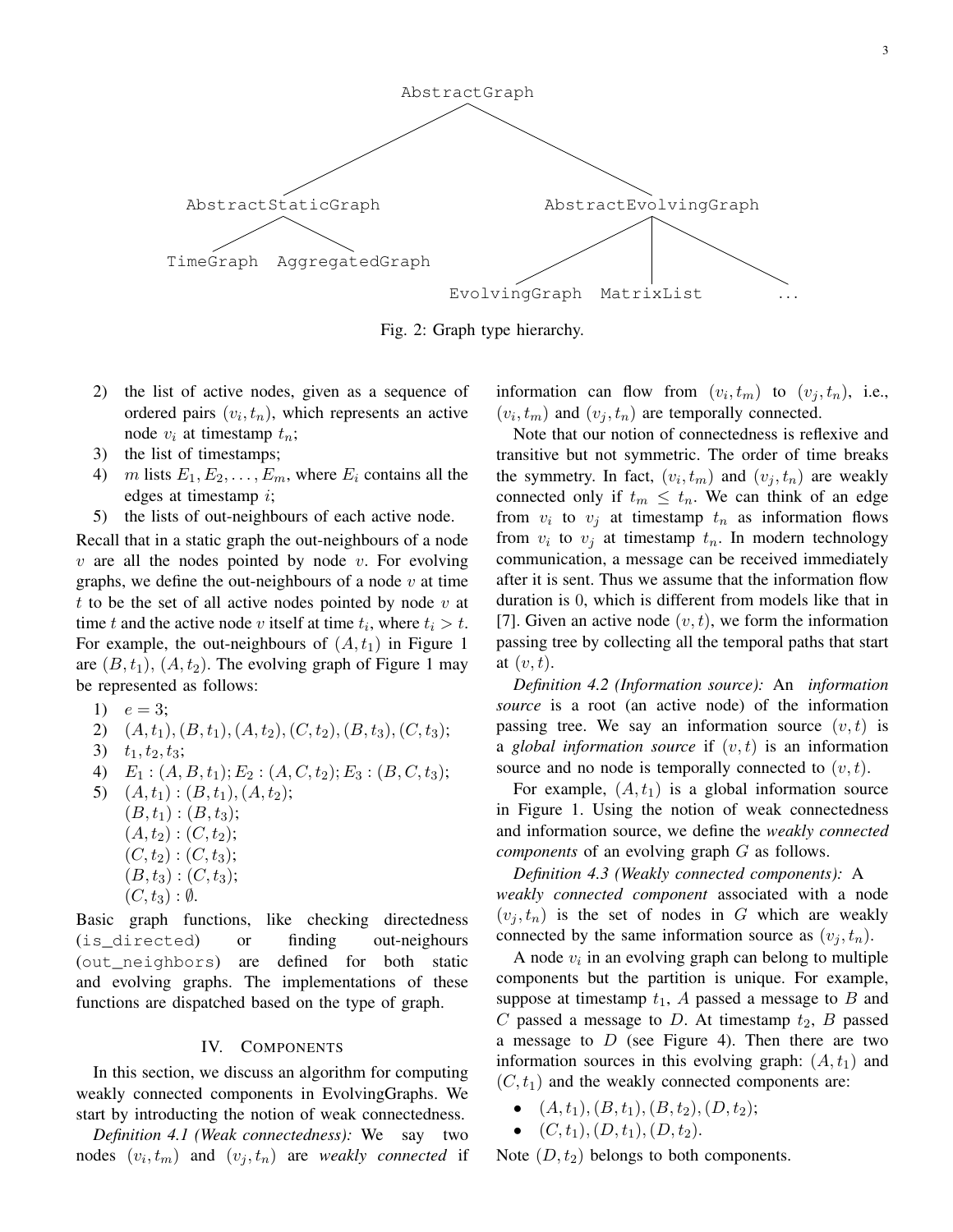

Fig. 4: An evolving graph with 2 time windows.

To explore an evolving graph, we need to pay attention to the order of time. In particular, we can not go to a node at a previous timestamp. Recall that the out-neighbours of a node  $(v, t)$  are the active nodes pointed by node v at timestamp  $t$  and the active node  $v$  itself at timestamp  $t_i$ , where  $t_i \leq t$ . Using this notion of out-neighbours, we can extend the BFS algorithm for the case of evolving graphs. Here is the BFS algorithm in EvolvingGraphs:

```
function breath_first_visit(
   g::AbstractEvolvingGraph, s::Tuple)
   level = Dict(s \Rightarrow 0)i = 1fronter = [s]
   reachable = [s]
   while length(fronter) > 0
      next = Tuple[]for u in fronter
          for v in out_neighbors(g, u)
              if !(v in keys(level))
                   level[v] = ipush!(reachable, v)
                   push!(next, v)
               end
          end
      end
      fronter = next
      i + = 1end
   reachable
end
```
This algorithm finds all the reachable nodes from a given starting node  $(s, t_1)$ . Let  $t_1$  be the earliest timestamp of G and let  $\tilde{V}$  be the set of all the active nodes of G and  $E = \bigcup_t E(t)$  be the set of all edges of G. Since the algorithm explores the out-neighbours of each (reachable) active node, the computational cost is

$$
O\bigg(\sum_{(v,t)\in\tilde{V}}Adj[(v,t)]\bigg) = O(|E|).
$$

To determine the weakly connected components of G, we need to find all the global information sources and then use BFS to find all the reachable nodes from these global information sources. We may use the function weakly\_connected\_components(g) in EvolvingGraphs to discover the weakly connected components of an evolving graph q. Let  $\overline{V}$  be the set of global information sources. The computational cost for finding the weakly connected components is  $O(|\bar{V}||E|+|\bar{V}|^2/2)$ , where calling BFS has complexity  $O(|\bar{V}||E|)$  and checking connected components has complexity  $O(|\bar{V}|^2/2)$ .

## V. KATZ CENTRALITY

Let A be an adjacency matrix of a static graph  $G$ . The Katz centrality rating  $[8]$  of a node i is the ith row sum of  $(I - \alpha A)^{-1}$ , where  $\alpha < 1/\rho(A)$ , the spectral radius of A. The Katz centrality vector  $r$  can be computed by solving

$$
(I - \alpha A)r = \mathbf{1},
$$

where 1 is a vector of ones. It follows from the analysis on static networks that the centrality matrix  $C_n$  of an evolving network [4] can be formulated as

$$
C_n = (I - \alpha A_1)^{-1} (I - \alpha A_2)^{-1} \cdots (I - \alpha A_n)^{-1}, \tag{1}
$$

where  $\{A_1, A_2, \ldots, A_n\}$  are the corresponding adjacency matrix representations of the evolving graph  $G =$  ${G_1, G_2, \ldots, G_n}$  and  $\alpha < 1/\max_k \rho(A_k)$ . The  $(i, j)$ entry of the matrix  $C_n$  gives a weighted count of the number of dynamic walks from node  $i$  to node  $j$ . The broadcast and receive communicability vectors are

$$
C_n \mathbf{1} \quad \text{and} \quad C_n^T \mathbf{1},
$$

respectively. We can compute the broadcast vector using the following algorithm in Julia:

```
function katz_centrality(
g::AbstractEvolvingGraph, alpha::Real)
    n = num\_nodes(q)ts = timestamps(g)v = ones(Float64, n)A = spzeros(Float64, n, n)spI = speye(Float64, n)for t in ts
        A = spmatrix(g,t)
        v = (spf - alpha*A)\vee vv = v/norm(v)end
```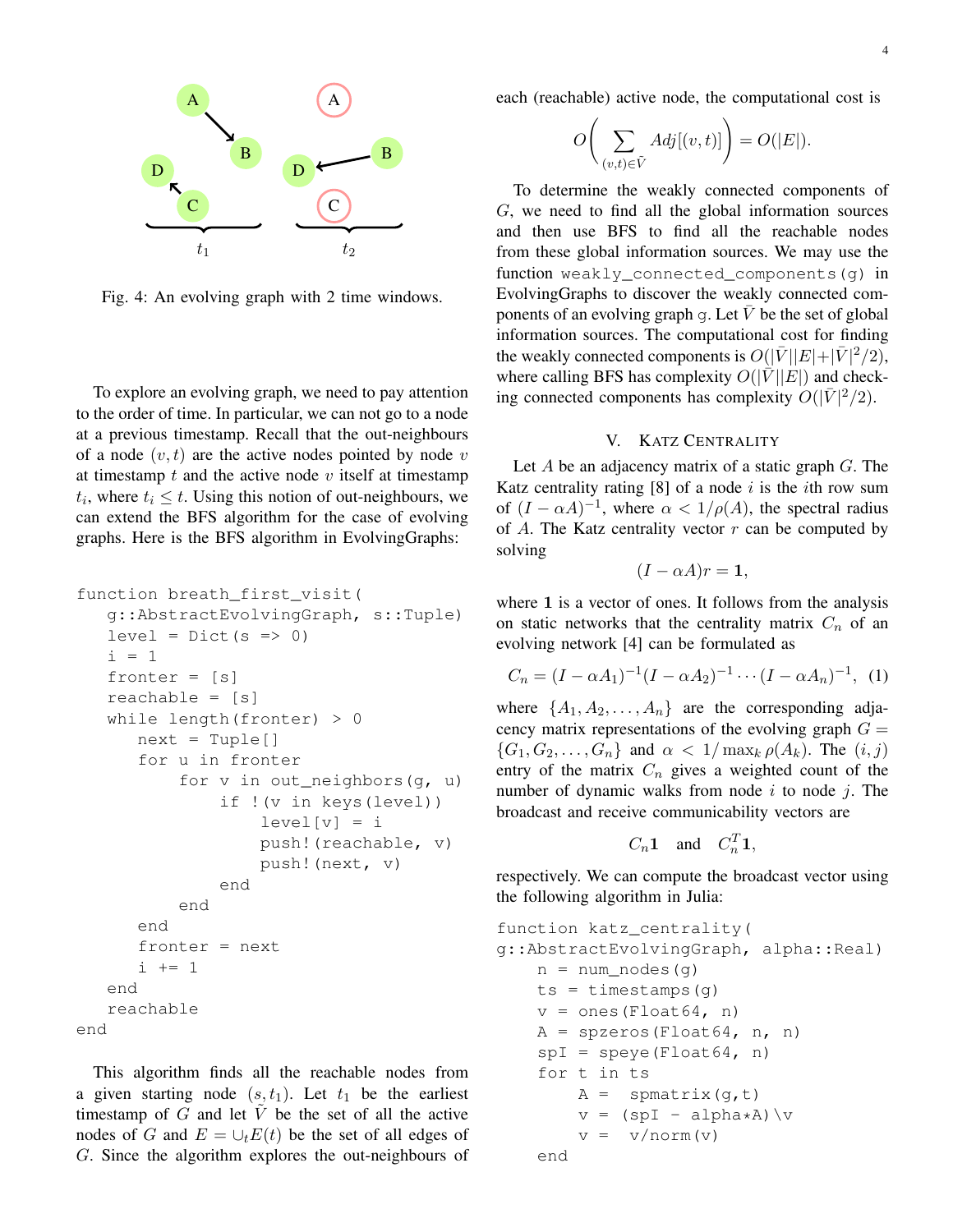return v end

A short list of graph functions implemented in Evolving-Graphs is shown in Table I. By considering walks that started recently as more important than walks that started a long time age [9], Grindrod and Higham introduce a time-dependent factor  $e^{-\beta \Delta t_n}$ ,  $\Delta t_n = t_n - t_0$ . A variant of (1) is given as

$$
S_n = (I + e^{-\beta \Delta t_n} S_{n-1}) (I - \alpha A_n)^{-1} - I, \quad n = 1, 2, \dots,
$$
\n(2)

where  $S_0 = 0$ , the zero matrix. To see how these two formulae are related, we write  $(I - \alpha A_n)^{-1}$  as  $(I +$  $\alpha A_n + \alpha^2 A_n^2 + \cdots$ ) and expand the right-hand side of (2). The function katz\_centrality in EvolvingGraphs has more input options than the above implementation. In particular, we can specify the following parameters:

- $\alpha$ : a real-valued scalar which controls the influence of long distance walks;
- $\bullet$   $\beta$ : a real-valued scalar which controls the influence of old walks;
- mode = :broadcast (by default) generates the broadcast centrality vector;
	- mode = :receive generates the receiving centrality vector;
	- mode = :matrix generates the communicability matrix.

## VI. EXAMPLES OF USE CASES

Suppose we model a network of online social users interacting through messaging by the evolving graph of Figure 5. Each node  $i$  represents a user in the network and an edge from node i to node j at timestamp t represents user  $i$  sent a message to user  $j$  during timestamp t and  $t + 1$ . Let us first generate this evolving graph:

```
> g = evolving_graph(Int, String);
> add_edge! (g, 1, 2, "t1");
> add_edge!(g, 1, 3, "t2");
> add\_edge! (q, 4, 5, "t2");> add_edge!(g, 2, 3, "t3");
> add_edge!(q, 3, 1, "t3");
> add_edge!(g, 5, 6, "t3");
> g
Directed EvolvingGraph
(6 nodes, 6 edges, 3 timestamps)
```
Now g is an evolving graph with 6 nodes, 6 edges and 3 timestamps. We can use the functions nodes, edges and timestamps to have a quick check to see if we have generated the evolving graph correctly:

```
> nodes(g)
6-element Array{Int64,1}:
 1
 4
 2
 3
 5
 6
> edges(g)
6-element Array{TimeEdge{V,T},1}:
 TimeEdge(1->2) at time t1
 TimeEdge(1->3) at time t2
 TimeEdge(4->5) at time t2
 TimeEdge(2->3) at time t3
 TimeEdge(3->1) at time t3
 TimeEdge(5->6) at time t3
> timestamps(g)
3-element Array{String,1}:
 "t1"
 "t2"
 "t3"
```
We use the function weak\_connected to find out if two users "talked" to each other between timestamp  $t_1$ and  $t_3$ .

```
> weak_connected(g, 1, 3)
true
> weak_connected(g, 1, 5)
false
```
So user 1 talked to user 3 but not to user 5. We can use the function weak\_connected\_components to detect small communities in the network.

```
> weak_connected_components(g)
2-element Array{Array{Tuple,1},1}:
 Tuple[(1,"t1"),(2,"t1"),(1,"t2"),
 (1,"t3"),(2,"t3"),(3,"t2"),(3,"t3")]
 Tuple[(4,"t2"),(5,"t2"),(5,"t3"),
 (6,"t3")]
```
We see users  $1, 2, 3$  form a small community and users 4, 5 form another small community. At each timestamp, g may be represented as an adjacency matrix:

| > int (matrix $(q, "t2")$ |   |                  |                  |                    |                     |  |
|---------------------------|---|------------------|------------------|--------------------|---------------------|--|
|                           |   |                  |                  |                    | 6x6 Array{Int64,2}: |  |
|                           |   | $\left( \right)$ | $\overline{1}$   |                    |                     |  |
| $\left( \right)$          | 0 | $\bigcap$        | $\bigcap$        | $\overline{1}$     | $\left( \right)$    |  |
| $\left( \right)$          |   | $\bigcap$        | $\bigcap$        | $\left( \right)$   |                     |  |
| $\left( \right)$          |   | $\left( \right)$ | $\left( \right)$ | $\left( \right)$   |                     |  |
| $\left( \right)$          |   | $\left( \right)$ | $\left( \right)$ | $\left( \ \right)$ |                     |  |
|                           |   |                  |                  |                    |                     |  |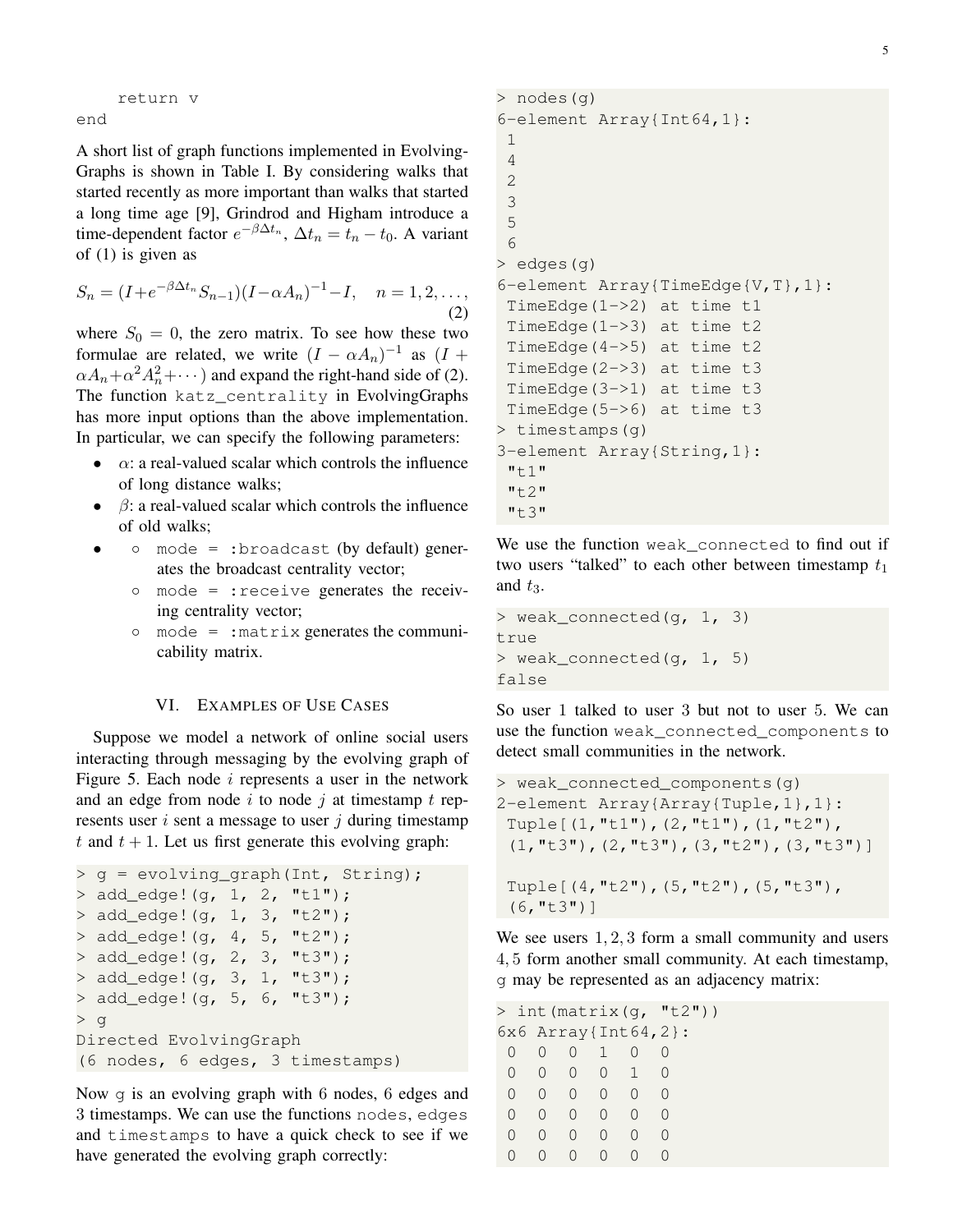

Fig. 5: An evolving graph with 3 time windows.

We can use katz centrality to find out the "important" users in a network. Here users 1 and 4 are the most important users in terms of broadcasting information and users 2 and 3 are the most important users in terms of acting as information receivers.

```
> katz_centrality(g, 0.2, 0.3,
mode =:broadcast)
 (6,0.0)
 (2,0.27241247410068437)
 (3,0.27241247410068437)
 (5,0.27241247410068437)
 (4,0.32591575357149416)
 (1,1.5259157535714944)
> katz_centrality(g, 0.2, 0.3,
mode =:receive)
 (4,0.0)
 (5,0.2715964613095785)
 (1,0.32673176636260004)
 (6,0.32673176636260004)
 (3,0.7440089354102629)
 (2,1.0)
```
# VII. CONCLUSION

The software package EvolvingGraphs is written in Julia, a new dynamic programming language for technical computing. We discussed a node-active model for evolving graph and showed a few algorithms implemented in EvolvingGraphs. EvolvingGraphs currently performs all computations serially. In the future, we will design and implement parallel graph algorithms in EvolvingGraphs with the aim of handling extremely large scale dynamic network problems.

#### ACKNOWLEDGMENT

The author is grateful for many useful comments from Prof. Nicholas J. Higham and Mario Berljafa.

#### **REFERENCES**

- [1] J. Bezanson, S. Karpinski, V. B. Shah, and A. Edelman, "Julia: A fast dynamic language for technical computing," *arXiv preprint arXiv:1209.5145*, 2012.
- [2] C. Lattner and V. Adve, "LLVM: A compilation framework for lifelong program analysis & transformation," in *Code Generation and Optimization, 2004. CGO 2004. International Symposium on*. IEEE, 2004, pp. 75–86.
- [3] D. V. Greetham, Z. Stoyanov, and P. Grindrod, "On the radius of centrality in evolving communication networks," *Journal of Combinatorial Optimization*, vol. 28, no. 3, pp. 540–560, 2014.
- [4] P. Grindrod, M. C. Parsons, D. J. Higham, and E. Estrada, "Communicability across evolving networks," *Physical Review E*, vol. 83, no. 4, p. 046120, 2011.
- [5] V. Nicosia, J. Tang, M. Musolesi, G. Russo, C. Mascolo, and V. Latora, "Components in time-varying graphs," *Chaos: An Interdisciplinary Journal of Nonlinear Science*, vol. 22, no. 2, p. 023101, 2012.
- [6] J. Tang, M. Musolesi, C. Mascolo, and V. Latora, "Temporal distance metrics for social network analysis," in *Proceedings of the 2nd ACM workshop on Online social networks*. ACM, 2009, pp. 31–36.
- [7] S. Huang, A. W.-C. Fu, and R. Liu, "Minimum spanning trees in temporal graphs," in *Proceedings of the 2015 ACM SIGMOD International Conference on Management of Data*. ACM, 2015, pp. 419–430.
- [8] L. Katz, "A new status index derived from sociometric analysis," *Psychometrika*, vol. 18, no. 1, pp. 39–43, 1953.
- [9] P. Grindrod and D. J. Higham, "A matrix iteration for dynamic network summaries," *SIAM Review*, vol. 55, no. 1, pp. 118–128, 2013.